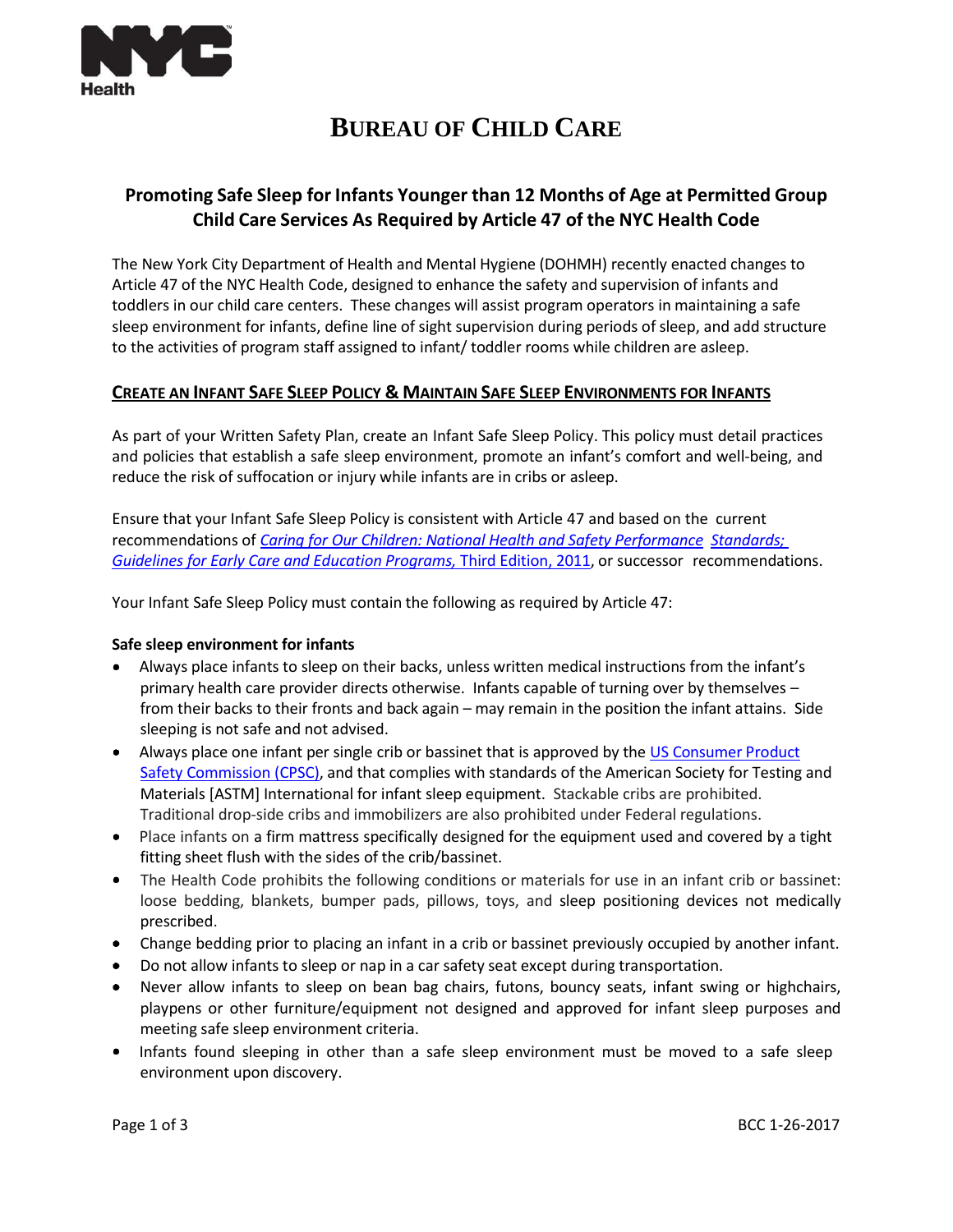

- Before placing an infant in a crib or bassinet, remove bibs, necklaces, and garments with ties or hoods. This reduces choking and tangling hazards.
- Avoid letting the infant get too hot. Maintain adequate ventilation, temperature and humidity in each room used by children. Keep the room at a temperature that is comfortable for a lightly clothed adult. Dress the infant lightly for sleep; generally in no more than one layer more than an adult would wear to be comfortable at a particular temperature. The infant could be at risk if you notice sweating, damp hair, flushed cheeks, heat rash, and/or rapid breathing.
- Take the following precautions to eliminate conditions in the sleeping area that pose a safety or health hazard to infants:
	- o Make sure the crib has no loose or missing parts or slats.
	- $\circ$  Only repair a crib with parts provided by the manufacturer. Makeshift repairs can create a hazard.
	- $\circ$  Never place a crib near a window with blind, curtain cords or baby monitor cords.

#### **Constant line of sight supervision and 15-minute observations of sleeping infants**

- Staff must supervise infants directly and keep children within their line of sight at all times including when they are sleeping.
- Observe sleeping infants every 15 minutes for signs of stress or distress that may require intervention (overheating, irregular breathing, etc.). If an infant is in any physical or medical distress, take immediate emergency response as needed.
- Document each observation on forms provided or approved by the Department.
- The use of infant movement monitors or infant apnea monitors does not relieve the child care service from observing sleeping infants and noting the observations.
- The Education Director must maintain the completed infant sleep observation forms for two weeks, unless any intervention was taken by staff to assist an infant in distress. In cases where intervention was taken, this form shall be maintained in the child's medical records while the child remains enrolled in the child care service.
- Make the observation forms available for inspection by the Department.

#### TRAIN STAFF/ VOLUNTEERS IN THE INFANT SAFE SLEEP POLICY & EMERGENCY RESPONSE

Provide all staff and volunteers with copies of the Written Safety Plan, including the *Infant Safe Sleep* policy. Instruct them how to implement the plan's policies and procedures, including procedures for child supervision, how to create and maintain safe sleep environments for infants, and how and when to observe sleeping infants actively for signs of distress.

Each year, train all staff, volunteers and other individuals providing services on a regular basis in the written safety plan's emergency procedures. This training shall review the written safety plan in detail, and provide real-time drills(announced and unannounced) demonstrating staff competency in:

- Emergency medical response
- CPR and first aid proficiency of certified staff
- Critical incident response
- Evacuation procedures other than the monthly fire drills required by Article 47

The Educational Director shall maintain documentation showing that staff have received the written Safety Plan and completed training in how to implement it, and emergency response drills, including:

- Dates and times conducted
- Evaluation of staff performance